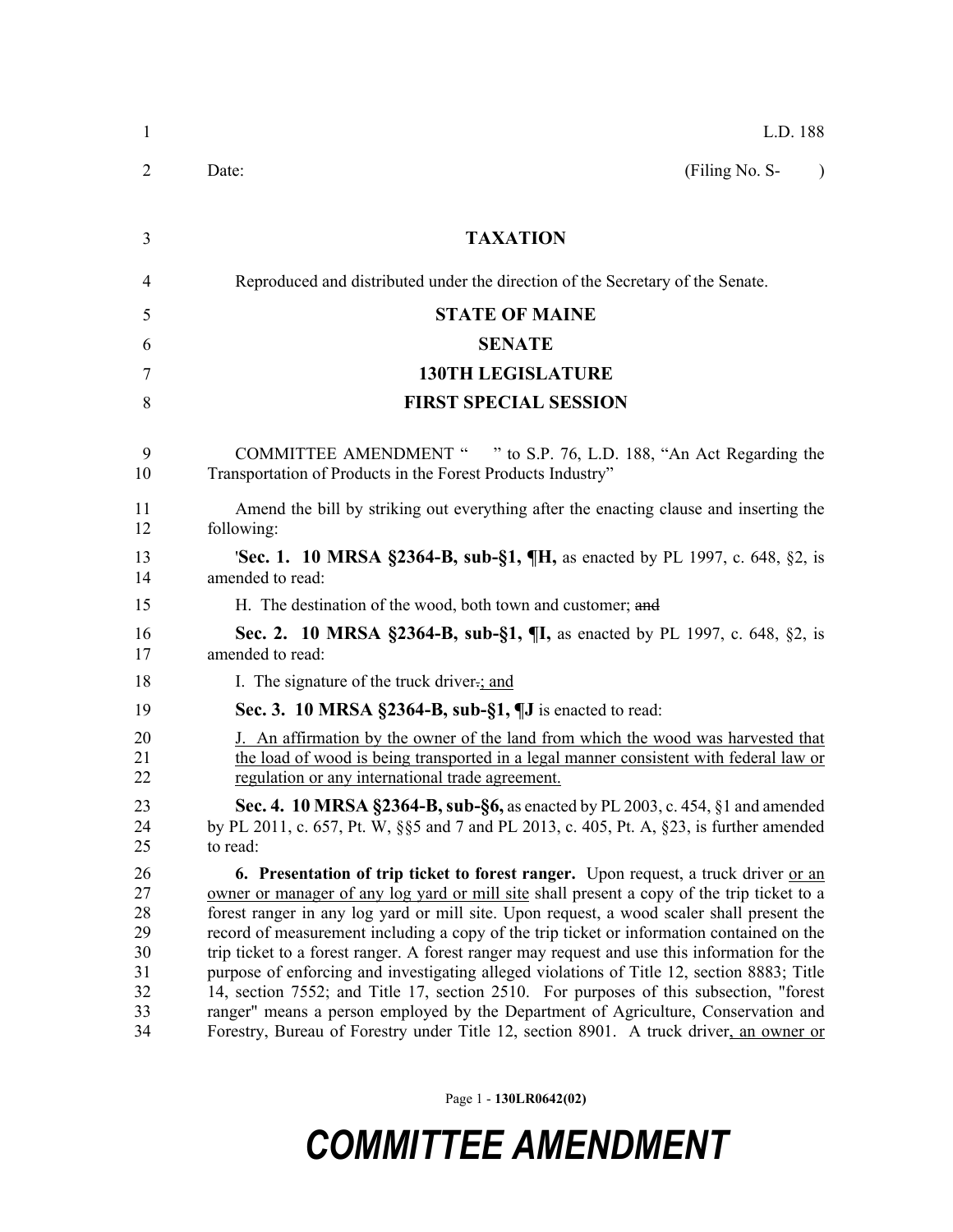| 1<br>$\overline{c}$           | manager of any log yard or mill site or a wood scaler who fails to comply with the<br>provisions of this subsection is subject to the penalties provided in section 2368.                                                                                                                                                                                                                                                                                                                                                        |                                           |                                           |  |
|-------------------------------|----------------------------------------------------------------------------------------------------------------------------------------------------------------------------------------------------------------------------------------------------------------------------------------------------------------------------------------------------------------------------------------------------------------------------------------------------------------------------------------------------------------------------------|-------------------------------------------|-------------------------------------------|--|
| 3                             | Sec. 5. 12 MRSA §8003, sub-§3, ¶R is enacted to read:                                                                                                                                                                                                                                                                                                                                                                                                                                                                            |                                           |                                           |  |
| 4                             | R. The director shall enforce section 8006.                                                                                                                                                                                                                                                                                                                                                                                                                                                                                      |                                           |                                           |  |
| 5                             | Sec. 6. 12 MRSA §8006 is enacted to read:                                                                                                                                                                                                                                                                                                                                                                                                                                                                                        |                                           |                                           |  |
| 6                             | §8006. Transportation of forest products                                                                                                                                                                                                                                                                                                                                                                                                                                                                                         |                                           |                                           |  |
| 7<br>8<br>9<br>10<br>11<br>12 | 1. Civil violation. A landowner that owns 50,000 acres or more of forest land, as<br>defined in Title 36, section 573, subsection 3, in the State commits a civil violation if the<br>landowner hires, or contracts with a person who hires, a person to transport forest products,<br>as defined in section 8881, subsection 3, that are harvested from the landowner's land from<br>a location in the State to another location in the State in violation of federal law or<br>regulation or an international trade agreement. |                                           |                                           |  |
| 13<br>14                      | <b>2. Fine.</b> The fine for violation of subsection 1 is \$500 for the first violation, \$1,000<br>for the 2nd violation and \$1,500 for the 3rd and any subsequent violation.                                                                                                                                                                                                                                                                                                                                                  |                                           |                                           |  |
| 15<br>16<br>17<br>18          | 3. Additional penalty; 3rd and subsequent violations. A landowner that violates<br>subsection 1 after having violated that subsection 3 or more times after October 1, 2021<br>must be assessed the following additional penalties for the 2 years after the date of the 3rd<br>or subsequent violation:                                                                                                                                                                                                                         |                                           |                                           |  |
| 19<br>20<br>21<br>22          | A. The parcel of land from which the forest products were harvested is suspended from<br>classification under the Maine Tree Growth Tax Law for 2 years, and the land must be<br>assessed for property tax purposes at its just value, as defined in Title 36, section<br>701-A, during the period of suspension; and                                                                                                                                                                                                            |                                           |                                           |  |
| 23                            | B. The landowner is not eligible for:                                                                                                                                                                                                                                                                                                                                                                                                                                                                                            |                                           |                                           |  |
| 24                            | (1) The property tax exemption under Title 36, chapter 105, subchapter 4-C;                                                                                                                                                                                                                                                                                                                                                                                                                                                      |                                           |                                           |  |
| 25                            | (2) Reimbursement under Title 36, chapter 915; or                                                                                                                                                                                                                                                                                                                                                                                                                                                                                |                                           |                                           |  |
| 26<br>27                      | (3) Any income tax credit under Title 36, chapter 822 that is applicable to taxable<br>income resulting from the landowner's business activities.                                                                                                                                                                                                                                                                                                                                                                                |                                           |                                           |  |
| 28<br>29<br>30                | 4. Enforcement; notification. Violations of this section are enforced in the same<br>manner as provided in section 8307. The director shall notify the State Tax Assessor and<br>municipal property tax assessors of any violation by a landowner under this section.                                                                                                                                                                                                                                                            |                                           |                                           |  |
| 31<br>32                      | Sec. 7. Appropriations and allocations. The following appropriations and<br>allocations are made.                                                                                                                                                                                                                                                                                                                                                                                                                                |                                           |                                           |  |
| 33                            | <b>AGRICULTURE, CONSERVATION AND FORESTRY, DEPARTMENT OF</b>                                                                                                                                                                                                                                                                                                                                                                                                                                                                     |                                           |                                           |  |
| 34                            | <b>Division of Forest Protection Z232</b>                                                                                                                                                                                                                                                                                                                                                                                                                                                                                        |                                           |                                           |  |
| 35                            | Initiative: Provides appropriations for 3 Forest Ranger III positions and associated costs.                                                                                                                                                                                                                                                                                                                                                                                                                                      |                                           |                                           |  |
| 36<br>37<br>38<br>39<br>40    | <b>GENERAL FUND</b><br>POSITIONS - LEGISLATIVE COUNT<br><b>Personal Services</b><br>All Other                                                                                                                                                                                                                                                                                                                                                                                                                                    | 2021-22<br>3.000<br>\$231,750<br>\$56,250 | 2022-23<br>3.000<br>\$324,000<br>\$75,000 |  |

Page 2 - **130LR0642(02)**

## *COMMITTEE AMENDMENT*